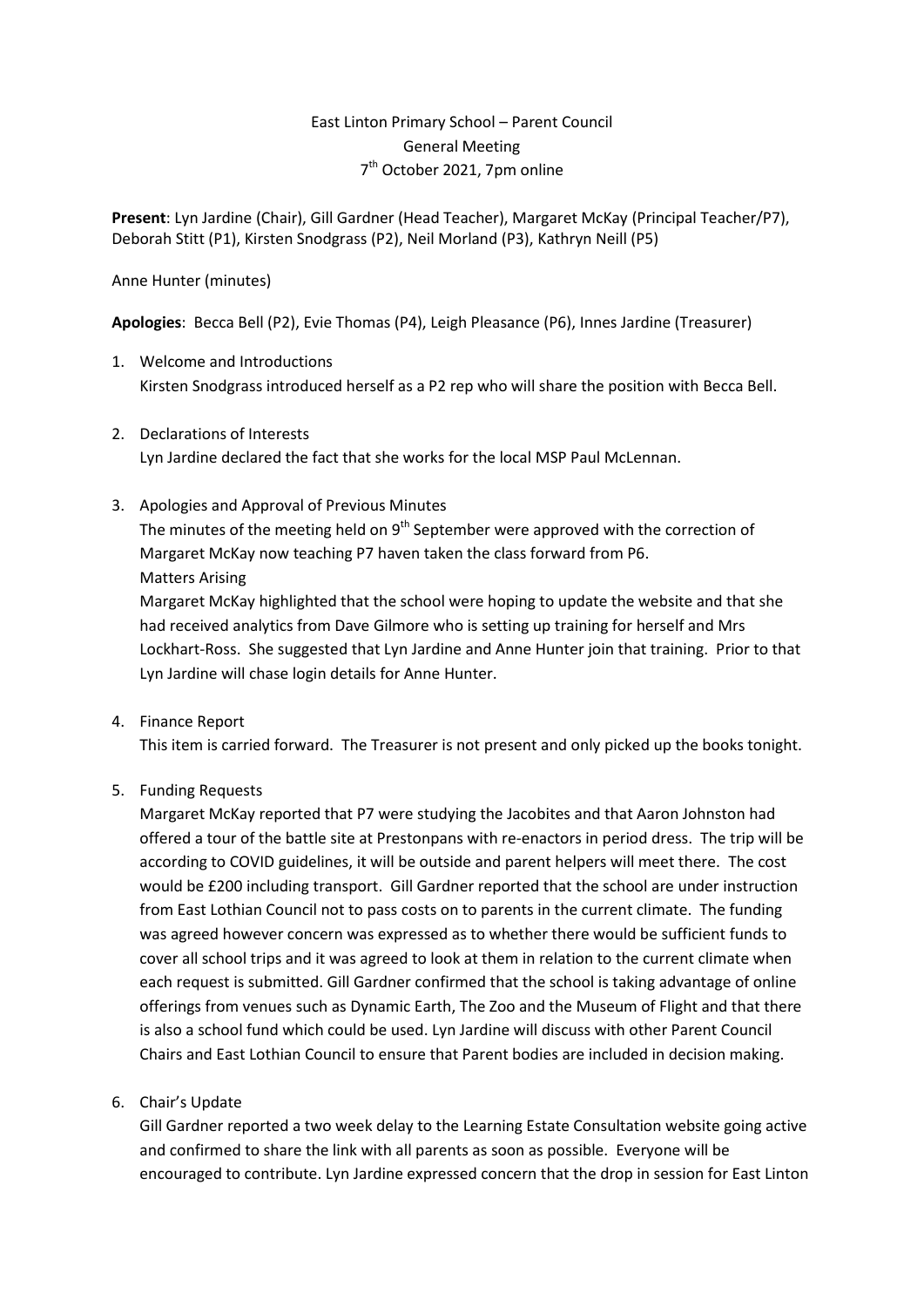Primary was  $12<sup>th</sup>$  October with no sight of the consultation as yet. It was recognised that although this is stage two in a four stage process which is not due to complete until Autumn next year the timescales are not ideal for the school which has seen an planned extension aborted. Neil Morland expressed concern that capital funding to East Lothian for school buildings is lower than that received by neighbouring regions and expressed hope that the consultation might improve the applications for funding. Lyn Jardine highlighted that the community view is also important and committed to make contact with the Community Council.

Lyn Jardine also reported on the decision by senior management of East Lothian Council not to progress overnight accommodation trips for young people. The decision was taken without consultation with parent bodies and there is no clarity on when it will be reviewed. Gill Gardner confirmed that P7 will have the same adventure week that the previous P7 enjoyed. It will take place in March and will be based in school with daily activities such as climbing or canoeing.

#### 7. Head Teacher's Update

Gill Gardner expressed her thanks for the agreement to fund the P7 trip to Prestonpans. She reported a staggering response to the East Lothian Horizons work to bring a refugee family to East Lothian with funds raised currently around £2000. Sponsorship has come from as far afield as Canada. Educational work using age appropriate books and stories are helping pupils to understand the issues involved and to learn how to welcome new arrivals.

The school is very busy. With no supply teachers available and two teachers off today Gill Gardner enjoyed some time with P2. Interviews were carried out for the nursery support worker role but unfortunately the preferred candidate was snapped up closer to home. Cover by nursery staff is possible at the moment due to low numbers.

A new janitor, Mr Barry Mattinson who has a background in construction starts on Monday  $11<sup>th</sup>$ October. Mrs Nicki Munro has been appointed as the new admin assistant and will take over from Audrey Dowling in November. An advertisement will be placed on 8<sup>th</sup> October for maternity cover for Mrs Lockhart Ross who for health reasons will have to shield from 28 weeks. She will work from home until Christmas on updates to the school website in addition to working with her replacement and interacting with pupils online.

The Behaviour Policy was discussed and Gill Gardner clarified that it needs to reflect East Linton Primary and to make sense to everyone. She agreed to take away the feedback from Kathryn Neil and others around the structure of the document, clarification of jargon and acronyms for the benefit of parents, removal of repetition and contradictions between the text and the graphic. It was agreed to refer to 'our learners' throughout this and other policy documents. Margaret McKay asked whether it felt like a positive policy and the response was that it does, that encouraging positive behaviour was a good thing and that a lot of work had obviously gone into it. The pause time between individual steps was felt to be a good thing. It was agreed to remove references to disappointment and to rename it as Positive Behaviour Policy. An updated version will be circulated.

The relationship with Behaviour Policy and East Lothian Bullying Policy was discussed and it was agreed cross referencing should also be applied. There was a general discussion on how bullying was dealt with and the expectation of pupils and parents to see someone being "punished". Gill Gardner reported that she has been working directly with pupils and they now understand that they don't want their individual conversations with her to take place in public so it wouldn't be appropriate to expect to see her speak to someone else. She also confirmed